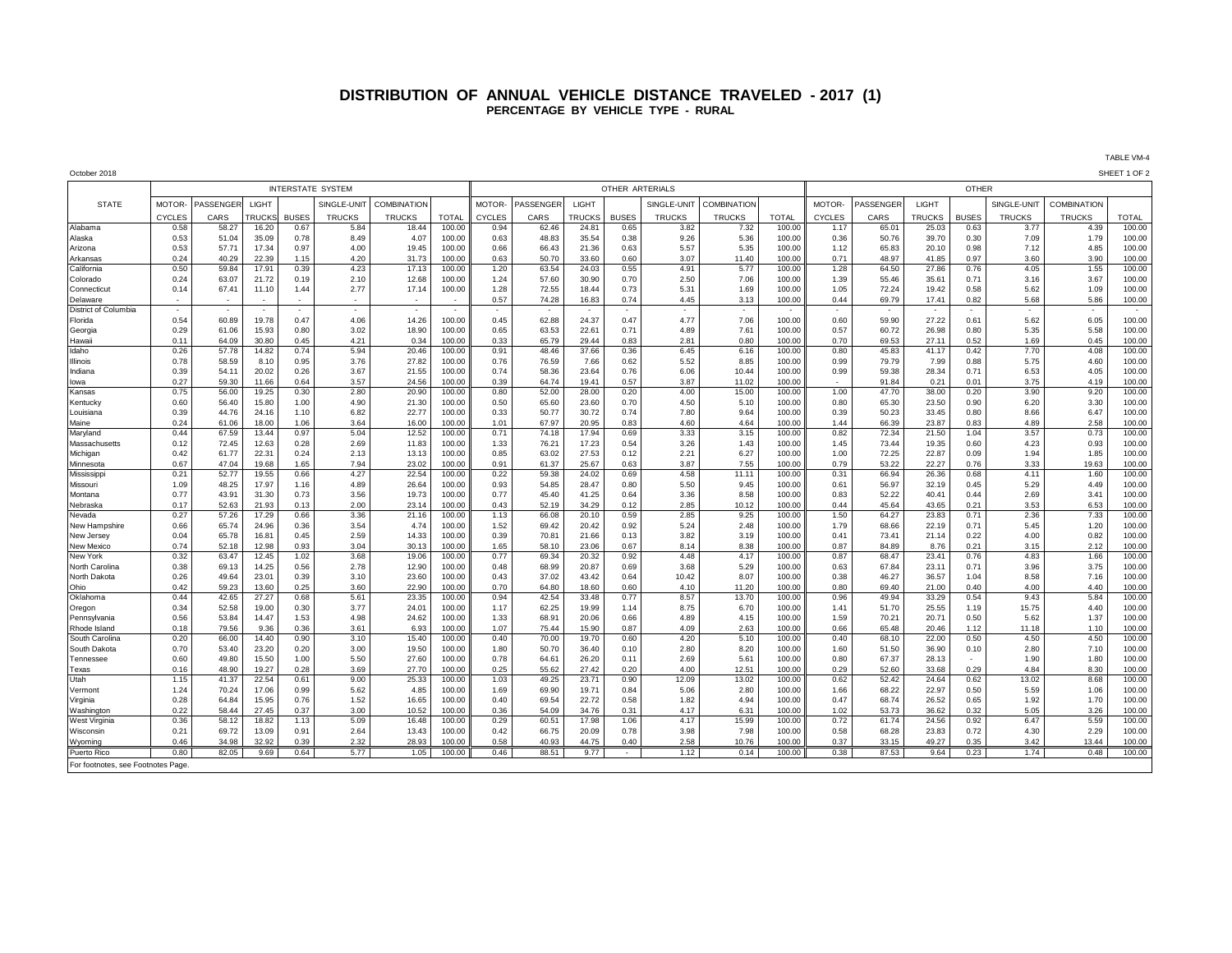## **DISTRIBUTION OF ANNUAL VEHICLE DISTANCE TRAVELED - 2017 (1) PERCENTAGE BY VEHICLE TYPE - URBAN**

October 2018 SHEET 2 OF 2 INTERSTATE SYSTEM OTHER ARTERIALS OTHER STATE MOTOR- PASSENGER LIGHT SINGLE-UNIT COMBINATION MOTOR- PASSENGER LIGHT SINGLE-UNIT COMBINATION MOTOR- PASSENGER LIGHT SINGLE-UNIT COMBINATION CYCLES | CARS |TRUCKS | BUSES | TRUCKS | TRUCKS | TOTAL ||CYCLES | CARS |TRUCKS|BUSES | TRUCKS | TRUCKS | TOTAL ||CYCLES | CARS |TRUCKS |BUSES | TRUCKS | TRUCKS | TRUCKS | TOTAL Alabama | 0.41 70.44 15.59 0.50 3.82 | 9.24 100.00 0.77 73.55 19.65 0.30 2.18 3.55 100.00 1.04 70.99 21.73 0.42 3.17 2.65 100.00 Alaska | 0.46 62.45 29.28 0.36 5.54 1.91 100.00 0.15 65.42 29.11 0.22 4.12 0.98 100.00 0.26 60.59 32.37 0.25 5.33 1.20 100.00 Arizona | 1.01 77.25 13.69 0.52 2.75 | 4.78 100.00 0.52 68.93 21.89 0.57 | 4.42 3.67 100.00 0.58 68.87 21.43 0.60 4.12 1 4.40 100.00 Arkansas | 0.35 45.61 25.74 0.89 4.00 23.41 100.00 0.43 63.70 29.90 0.46 2.07 3.44 100.00 0.61 64.37 30.14 0.77 2.39 1.72 100.00 California | 0.92 | 72.37 18.56 0.29 3.23 | 4.63 100.00 || 1.15 73.63 19.60 0.62 | 3.09 | 1.91 100.00 1.18 73.12 21.53 0.49 | 2.16 | 1.52 100.00 Colorado | 0.31 70.98 20.12 0.10 3.14 5.35 100.00 0.68 73.36 22.28 0.47 1.69 1.52 100.00 1.02 71.04 25.12 0.59 1.49 0.74 100.00 Connecticut | 0.42 | 74.98 | 11.74 | 1.34 | 7.78 | 100.00 || 0.99 | 76.46 | 1.51 | 0.80 | 5.11 | 1.49 | 100.00 | 1.26 | 1.36 | 16.85 | 0.67 | 1.15 | 100.00 Delaware 0.94 72.82 12.54 1.42 4.90 7.38 100.00 0.76 75.64 15.17 1.27 4.61 2.55 100.00 0.50 79.48 15.10 0.70 3.26 0.96 100.00 District of Columbia 0.18 88.76 8.51 0.51 1.67 0.37 100.00 0.43 86.98 8.90 1.07 2.13 0.49 100.00 0.69 84.95 10.45 1.00 2.48 0.43 100.00 Florida | 0.25 | 70.49 | 18.88 | 0.42 | 3.59 | 6.37 | 100.00 || 0.56 | 1.7.09 | 0.54 | 3.27 | 2.02 | 100.00 | 0.56 | 75.74 | 18.35 | 0.57 | 3. Georgia | 0.26 71.10 17.36 0.62 | 2.88 7.78 100.00 0.30 76.56 17.36 0.54 3.04 2.20 100.00 0.33 76.60 18.18 0.58 2.88 1.43 100.00 Hawaii | 0.33 62.14 32.23 0.45 4.34 0.51 100.00 1.13 71.69 21.24 1.59 2.97 1.38 100.00 1.10 72.35 24.22 0.60 1.26 0.47 100.00 Idaho 0.20 72.04 17.03 0.57 3.84 6.32 100.00 0.49 71.55 23.27 0.45 2.67 1.57 100.00 0.64 62.41 31.19 0.60 4.36 0.80 100.00 Illinois | 0.68 70.19 15.56 0.80 | 2.34 10.43 100.00 0.74 82.66 8.25 0.82 4.26 3.27 100.00 0.81 8.306 8.29 0.35 5.07 2.42 100.00 Indiana | 0.40 | 69.14 17.23 0.21 | 2.75 | 10.27 100.00 || 0.72 | 68.76 | 21.68 | 0.78 | 4.39 | 3.67 | 100.00 | 0.89 | 68.94 | 24.03 | 0.63 | 4.41 | 1.10 100.00 Iowa 0.27 68.46 15.62 0.56 3.12 11.97 100.00 0.24 80.26 13.73 0.27 2.42 3.08 100.00 - 98.93 0.03 - 0.71 0.33 100.00 Kansas | 0.45 | 63.50 18.50 0.10 | 2.40 | 15.05 100.00 || 0.70 | 66.10 |24.30 0.20 | 2.60 | 6.10 |100.00 0.80 | 69.45 | 26.50 0.05 | 1.70 | 1.50 100.00 Kentucky | 0.60 70.20 15.00 0.90 3.30 10.00 100.00 0.60 69.80 19.40 0.80 4.10 5.30 100.00 0.70 67.00 21.40 1.00 5.50 4.40 100.00 Louisiana 0.43 53.44 26.85 0.82 6.09 12.37 100.00 0.48 61.73 27.81 0.64 5.69 3.65 100.00 0.35 58.96 29.75 0.82 6.60 3.52 100.00 Maine | 0.24 | 62.51 | 17.09 | 3.29 | 16.08 | 100.00 || 1.32 | 75.46 | 0.86 | 0.85 | 100.00 | 1.59 | 1.89 | 100.00 | 1.89 | 76. Maryland | 0.19 78.47 12.31 0.87 3.42 | 4.74 100.00 || 0.27 | 82.45 | 12.56 | 0.63 | 2.94 | 1.15 | 100.00 | 0.98 | 79.37 | 14.85 | 0.44 | 3.66 | 0.70 | 100.00 Massachusetts | 0.41 | 80.96 | 11.70 | 0.31 | 2.04 | 4.58 | 100.00 || 1.02 | 78.81 | 15.79 | 0.51 | 0.35 | 0.82 | 100.00 | 1.05 | 76.49 | 17.23 | 0.57 | 4.03 | 0.63 | 100.00 Michigan | 0.74 62.06 25.82 0.15 2.05 9.18 100.00 0.87 69.50 24.17 0.13 1.82 3.51 100.00 1.01 73.11 22.98 0.08 1.49 1.33 100.00 Minnesota | 0.82 | 57.49 24.04 1.09 | 6.85 | 9.71 100.00 || 0.93 | 64.69 27.07 1.38 | 2.60 | 3.33 100.00 0.89 | 62.23 26.03 0.78 | 3.51 | 6.56 100.00 Mississippi | 0.16 65.21 18.92 0.57 3.63 11.51 100.00 0.27 71.62 21.06 0.41 3.49 3.15 100.00 0.35 73.94 21.07 0.55 2.97 1.12 100.00 Missouri | 1.25 | 62.25 19.61 | 0.62 | 3.64 | 12.63 |100.00 || 0.73 | 66.27 | 25.27 | 0.39 | 3.79 | 3.55 |100.00 | 0.72 | 64.44 | 28.53 | 0.31 | 4.11 | 1.89 100.00 Montana | 0.44 51.42 33.62 0.52 3.30 10.70 100.00 0.35 68.64 27.84 0.55 1.61 1.01 100.00 0.36 74.12 23.64 0.28 1.08 0.52 100.00 Nebraska | 0.24 73.40 22.75 0.11 1.53 1.97 100.00 0.34 69.42 26.34 0.15 1.83 1.92 100.00 0.18 75.60 22.11 0.34 1.35 0.42 100.00 Nevada | 0.15 78.52 11.74 0.48 2.18 6.93 100.00 0.60 85.93 10.71 0.38 1.37 1.01 100.00 0.35 81.62 15.56 0.13 1.12 1.22 100.00 New Hampshire | 0.64 | 76.91 | 16.69 | 0.61 | 2.52 | 2.63 | 100.00 || 0.72 | 75.78 | 19.53 | 0.47 | 2.08 | 1.42 | 100.00 | 1.22 | 73.39 | 19.11 | 0.69 | 4.61 | 0.98 | 100.00 New Jersey | 0.09 77.60 15.81 0.30 | 2.42 | 3.78 100.00 0.09 77.21 17.59 0.26 2.90 1.95 100.00 0.17 76.42 19.12 0.10 2.92 1.27 100.00 New Mexico | 0.52 | 59.20 20.78 0.90 | 6.77 | 11.83 100.00 || 1.90 | 72.14 18.90 0.51 | 3.54 | 3.01 |100.00 1.97 | 84.04 11.82 0.21 | 1.26 | 0.70 100.00 New York | 0.22 | 81.39 | 8.19 | 0.78 | 3.93 | 5.49 100.00 || 0.41 | 82.89 12.34 | 0.77 | 2.57 | 1.02 | 100.00 | 0.63 | 79.64 | 15.61 | 0.69 | 2.85 | 0.58 | 100.00 North Carolina | 0.41 | 74.78 | 15.44 0.48 | 2.36 | 6.53 | 100.00 || 0.49 | 76.44 | 17.44 0.53 | 2.92 | 2.18 | 100.00 | 0.59 | 77.29 | 16.81 | 0.89 | 2.98 | 1.44 100.00 North Dakota | 0.17 67.78 19.67 0.28 2.70 9.40 100.00 0.56 57.90 33.85 0.36 5.26 2.07 100.00 0.60 56.55 38.31 0.41 2.80 1.33 100.00 Ohio | 0.30 | 73.60 | 12.30 | 0.10 | 10.70 | 100.00 || 0.40 | 76.70 | 0.40 | 3.90 | 3.90 | 76.0 | 76.10 | 77.30 | 0.4 Oklahoma | 0.52 62.51 25.29 0.51 4.32 6.85 100.00 0.62 64.59 26.39 0.44 5.55 2.41 100.00 0.47 68.44 25.24 0.37 4.17 1.31 100.00 Oregon | 0.25 | 68.91 16.68 0.33 | 3.53 | 100.00 || 0.78 | 70.66 19.94 1.84 | 4.30 | 2.48 100.00 0.78 | 68.07 | 19.62 | 1.68 | 6.80 | 3.05 100.00 Pennsylvania | 0.41 70.39 15.95 0.87 4.13 8.25 100.00 0.85 76.14 16.93 0.61 3.59 1.88 100.00 1.08 76.30 17.53 0.45 3.76 0.88 100.00 Rhode Island | 0.01 | 84.36 | 10.52 | 0.13 | 2.50 | 2.48 | 100.00 || 0.30 | 75.80 | 16.45 | 1.05 | 4.93 | 1.47 | 100.00 | 0.70 | 76.55 | 15.19 | 0.84 | 6.03 | 0.69 | 100.00 South Carolina | 0.20 | 74.40 | 16.30 | 0.50 | 0.60 | 100.00 || 0.60 | 75.70 | 13.90 0.60 | 3.70 | 3.90 | 100.00 | 0.50 | 15.50 | 15.60 | 0.60 | 3.90 | 100.00 | 3.90 | 100.00 South Dakota | 0.90 | 61.70 | 24.80 | 0.30 | 2.30 | 10.00 | 100.00 || 1.90 | 63.70 | 2.970 | - | 1.80 | 2.90 | 100.00 | 3.50 | 62.50 | 2.870 | - | 2.40 | 2.90 | 100.00 Tennessee | -| 74.42| 13.95| -| -4.65| -6.98| 100.00| 1.08| 69.04| 21.27| 0.13| -2.56| -5.92| 100.00| 1.00| 74.70| 20.80| -| -1.50| -2.00| 100.00 Texas | 0.15 | 67.83 20.45 | 0.18 | 2.96 | 8.43 |100.00 || 0.23 | 68.10 | 24.27 | 0.21 | 2.84 | 4.35 | 100.00 | 0.32 | 64.35 | 28.13 | 0.35 | 3.40 | 3.45 |100.00 Utah | 1.50 51.13 29.90 0.28 9.34 7.85 100.00 0.65 57.18 24.82 0.43 11.04 5.88 100.00 0.80 57.90 22.75 0.64 9.11 8.80 100.00 Vermont | 0.92 | 72.84 16.38 1.02 | 5.46 | 3.38 100.00 || 1.31 | 75.18 17.21 | 0.64 | 4.22 | 1.44 100.00 | 1.04 | 73.51 19.22 0.69 | 4.93 | 0.61 100.00 Virginia | 0.28 75.66 15.60 0.60 1.31 6.55 100.00 0.27 79.10 16.68 0.53 1.31 2.11 100.00 0.28 80.65 16.53 0.67 1.27 0.60 100.00 Washington | 0.19 65.85 25.91 0.35 2.45 5.25 100.00 0.27 60.40 32.18 0.32 3.97 2.86 100.00 0.29 56.45 36.29 0.25 4.22 2.50 100.00 WestVirginia | 0.69 71.91 20.23 0.57 4.29 2.31 100.00 0.79 63.67 26.86 0.93 5.83 1.92 100.00 0.81 72.41 20.74 0.57 4.40 1.07 100.00 Wisconsin | 0.20 68.85 14.49 0.73 | 2.91 12.82 100.00 0.37 74.40 17.64 0.62 3.06 3.91 100.00 0.50 71.12 20.02 0.53 3.80 4.03 100.00 Wyoming | 0.20 | 37.19 30.62 | 0.38 | 2.23 | 29.38 100.00 || 0.20 | 48.82 | 47.41 | 0.14 | 1.76 | 1.67 | 100.00 | 2.37 | 47.99 | 48.62 | 0.02 | 0.52 | 0.48 100.00 Puerto Rico | 1.00 83.88 8.10 0.50 5.14 1.38 100.00 2.54 84.72 9.63 0.38 2.21 0.52 100.00 2.05 88.40 7.28 0.14 1.64 0.49 100.00 For footnotes, see Footnotes Page.

TABLE VM-4